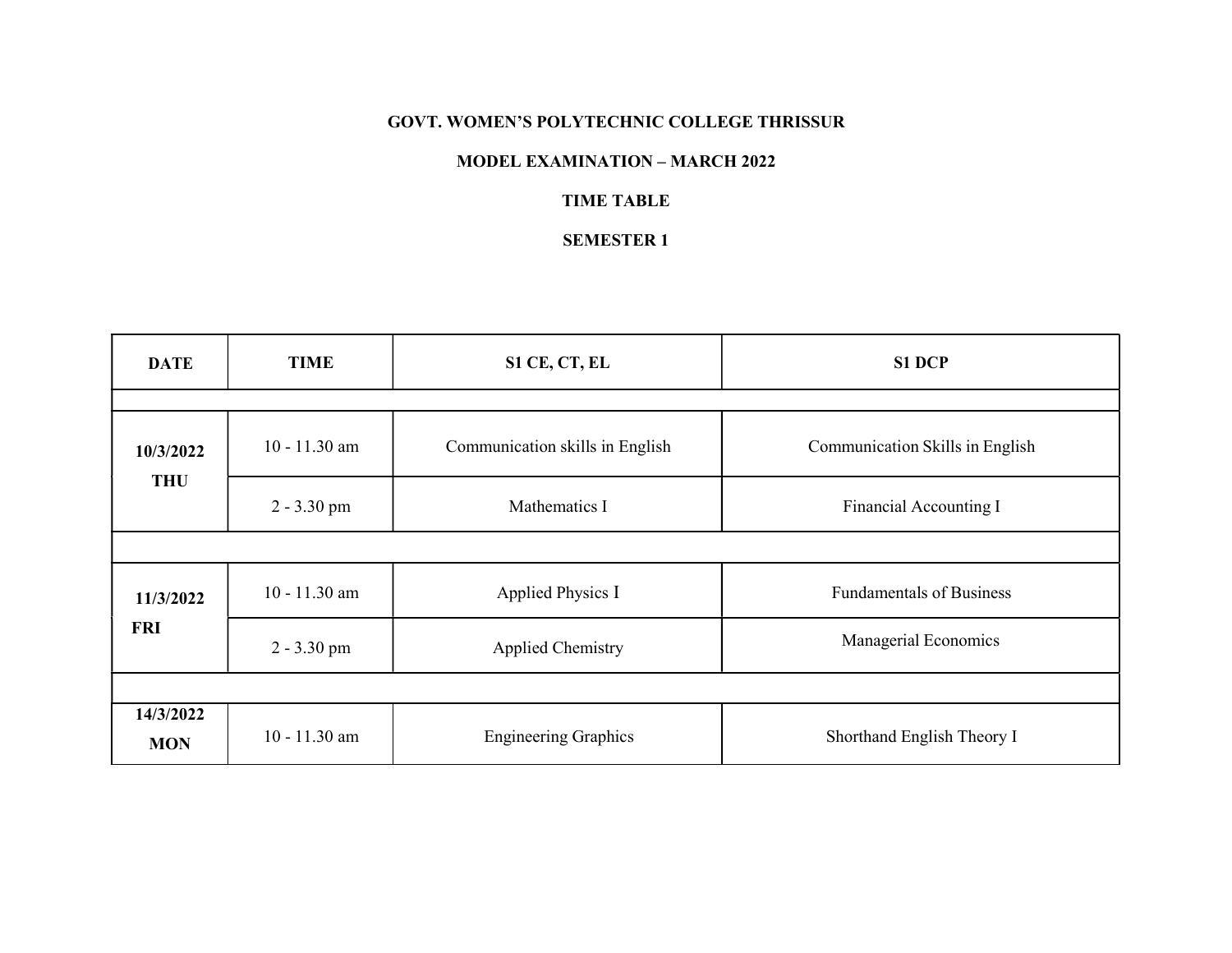## GOVT. WOMEN'S POLYTECHNIC COLLEGE THRISSUR

## MODEL EXAMINATION - MARCH 2022

# TIME TABLE

# SEMESTER 3

| <b>DATE</b>             | <b>TIME</b>        | S3 CT                                                   | S3 DCP                                           | S3 EL                                                   |  |  |  |
|-------------------------|--------------------|---------------------------------------------------------|--------------------------------------------------|---------------------------------------------------------|--|--|--|
|                         |                    |                                                         |                                                  |                                                         |  |  |  |
| 10/3/2022<br><b>THU</b> | $10 - 11.30$<br>am | <b>Digital Computer Principles</b>                      | English for Commercial Practice I                | Communication Engineering                               |  |  |  |
|                         | $2 - 3.30$ pm      | <b>Object Oriented Programming</b><br>Through C++       | Accountancy III                                  | <b>Environmental Science and Disaster</b><br>Management |  |  |  |
|                         |                    |                                                         |                                                  |                                                         |  |  |  |
| 11/3/2022<br><b>FRI</b> | $10 - 11.30$<br>am | <b>Environmental Science and Disaster</b><br>Management | Environmental Science and Disaster<br>Management | Digital Electronics                                     |  |  |  |
|                         | $2 - 3.30$ pm      | Database Management System                              | Mercantile Law                                   | <b>Electronics Devices and Circuit</b>                  |  |  |  |
|                         |                    |                                                         |                                                  |                                                         |  |  |  |
| 14/3/2022<br><b>MON</b> | $10 - 11.30$<br>am | Computer Architecture                                   | Principle of Management                          | <b>Electrical Technology</b>                            |  |  |  |
|                         | $2 - 3.30$ pm      |                                                         | Shorthand English                                |                                                         |  |  |  |